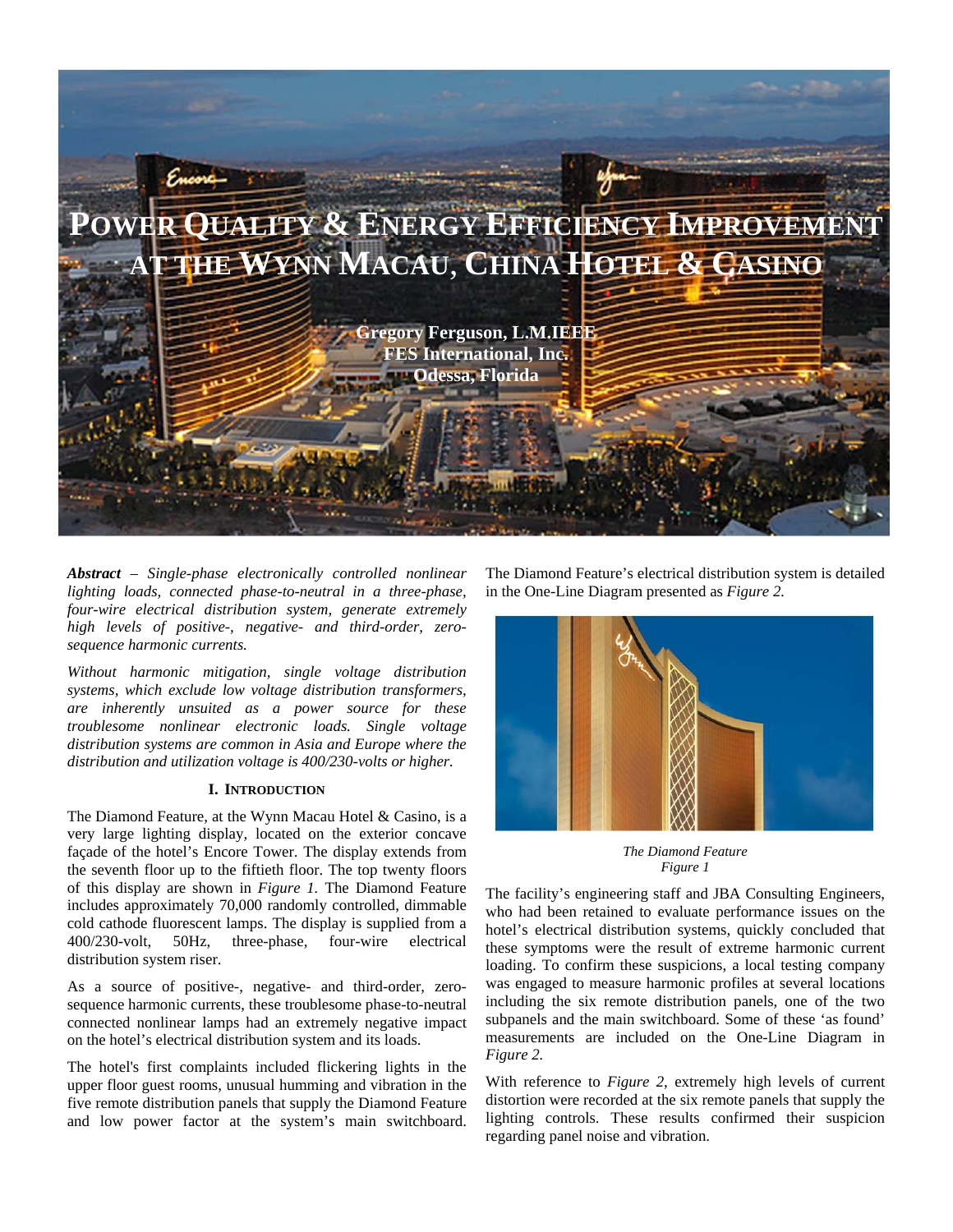In an Ohms Law relationship with the system's harmonic impedances, these harmonic currents produced an unacceptable level of voltage distortion at the main switchboard. At 8.8% THD<sub>V</sub>, distortion was well above the IEEE Std  $519-1992$ recommended 5% limit. As a result, this level of baseline voltage distortion was imposed on all other loads supplied by

**FLOOR**

the main switchboard. Since the lights in the guest rooms are also nonlinear, their harmonic currents further elevated voltage distortion at their locations. The upper level rooms were most affected since longer circuits produce higher harmonic impedances, higher harmonic voltages ( $E_H = I_H * Z_H$ ) and higher voltage distortions.

#### **LAMP DISTRIBUTION**



*Diamond Feature's Electrical Distribution System (As Found) Figure 2* 

## **II PROPOSED SOLUTIONS**

To resolve the observed operational issues and improve power factor, FES prepared a harmonic mitigation plan, with guaranteed outcomes. This plan, which would also provide energy efficiency improvement, was presented to JBA

Consulting Engineers five days after receiving their request for a proposal. JBA assessed the mitigation plan then passed it on to the owner's representative for their approval. PQI subsequently discovered that its proposal was one of three presented to the owner for evaluation.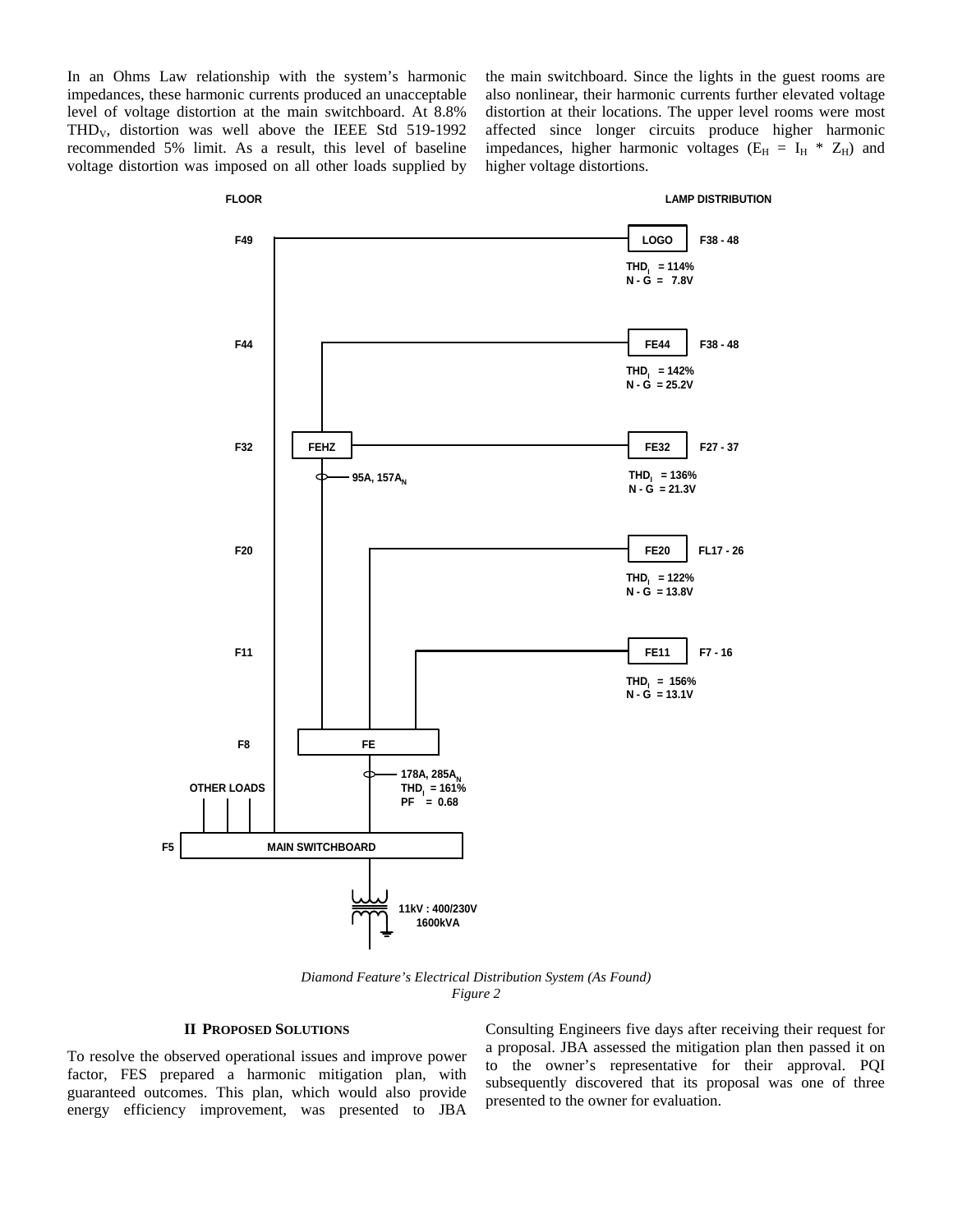The Wynn organization elected to proceed with a solution prepared by Schneider Electric. The Schneider solution required the application of an active harmonic filter (AHF) at each of the Diamond Feature's five remote distribution panels. These devices are designed to analyze a circuit's harmonic current profile, and then inject harmonic currents, which are equal in magnitude but 180° out-of-phase, into the circuit. This effectively cancels the load-generated harmonic currents.

Unfortunately, the Diamond Feature's lamp and controllers produce a current rise-time and duration that was well beyond the AHF's ability to track or mitigate. This problem actually caused the AHF to increase current and voltage distortion. Schneider next applied a one-to-one, K-Rated distribution transformer at the line-side of the eight floor subpanel 'FE', which supplies four of the five remote distribution panels. We assume their intent was to increase the current waveforms' risetime and duration, and reduce harmonic current magnitudes. This addition caused a further increase in voltage distortion, which produced an unacceptable failure rate of the dimmable cold cathode fluorescent lamps. As a result, the AHFs and K-Rated transformer were removed from service.

With these serious issues unresolved, the owner directed JBA to undertake harmonic modeling of the 'as built' distribution system. Upon completion, JBA produced a comprehensive report that described the performance of the system under nonlinear loading (baseline). Their calculations closely approximated the site measurements taken one year earlier.

JBA's report then detailed anticipated outcomes based on solutions offered by General Electric and FES International, Inc. Their report concluded that only FES's engineered approach would reduce current distortion at the remote distribution panels and voltage distortion at the main switchboard to acceptable levels, the key requirement with respect to the flickering light problem, and noise and vibration at the five remote distribution panels. Based on this conclusion, FES was authorized to proceed.

# **III. THE FES SOLUTION**

To resolve all identified issues, the FES harmonic mitigation plan proposed the application of ultra-efficient harmonic mitigating transformers, manufactured by Power Quality International, at the line-side of each of the five remote distribution panels that supply the Diamond Feature. With reference to *Figure 3,* transformers 'T-11', 'T-20', 'T-32' & 'T-44' would be used to convert the Diamond Feature's sixpulse loads into a twenty-four-pulse load at the eighth floor subpanel 'FE' and at the main switchboard. Transformer 'T-49', by phase-shifting its loads against the main switchboard's other nonlinear loads, would be used to create a twelve-pulse harmonic profile at the main switchboard.

These transformers would also be used to create separately derived, grounded neutral busses adjacent to each remote distribution panel. This scheme would dramatically reduce neutral-to-ground voltages at the lamp controllers.

To accomplish these goals, FES selected PQI's Type DV, *Distribution TransFilters™.* These devices are available in a variety of primary-to-secondary phase-shifts. Creating a twenty-four-pulse load requires that the four load groups be phase-shifted in increments of 15°. This technique requires 0°, -15°, -30° and -45° phase-shifts. Type DV transformers also include secondary windings that cancel zero-sequence flux. This feature virtually eliminates zero-sequence flux in the magnetic circuit and circulation of zero-sequence currents in the transformers' primary 'delta' connected windings. This design feature reduces the transformers' zero-sequence impedance by approximately 80%.

With reference to *Figure 3,* the transformers supplying remote panels 'FE44' and 'FE32' phase-shifted their six-pulse loads by 30°, creating a twelve-pulse load at subpanel 'FEHZ'. Likewise, the transformers supplying remote panels 'FE20' and 'FE11' also phase-shifted their six-pulse loads by 30°, creating a twelve-pulse load at subpanel 'FE'. However, the four load groups, phase-shifted in 15° increments, produced a twentyfour-pulse load at subpanel 'FE' and at the main switchboard.

#### **IV THE POWER QUALITY OUTCOME**

With the five harmonic mitigating transformers in place, but disconnected, FES's representative recorded a new set of 'as found' measurements. These new baseline measurements were witnessed and recorded for future 'before' and 'after' comparisons. The five harmonic mitigating transformers were then connected and energized. With the Diamond Feature in service, a new set of measurements were witnessed and recorded. Several of the critical power quality measurements are contained in *Table 1* and on the *Figure 3* diagram*.* 

*Measurements Taken Before & After Mitigation Table 1* 

| Panel       | <b>Before</b><br><i>Mitigation</i>                                                     | After<br><b>Mitigation</b>                                                                      | Reduction                                               |
|-------------|----------------------------------------------------------------------------------------|-------------------------------------------------------------------------------------------------|---------------------------------------------------------|
| <b>LOGO</b> | $114\%$ THD <sub>I</sub>                                                               | 77.3% THD <sub>I</sub>                                                                          | 32.2%                                                   |
|             | 7.8V N-G                                                                               | $1.4V$ N-G                                                                                      | 82.1%                                                   |
| <b>FE44</b> | 142% TH $D_I$                                                                          | 79.5 TH $D_I$                                                                                   | 44.0%                                                   |
|             | 25.2V N-G                                                                              | $1.5V$ N-G                                                                                      | 94.1%                                                   |
| FE32        | 136% THD <sub>I</sub>                                                                  | 76.7% THD <sub>I</sub>                                                                          | 43.6%                                                   |
|             | $21.3$ VN-G                                                                            | $4.0V$ N-G                                                                                      | 81.2%                                                   |
| <b>FE20</b> | 122% $THDI$                                                                            | $81.4\%$ THD <sub>I</sub>                                                                       | 33.3%                                                   |
|             | 13.8V                                                                                  | $1.5V$ N-G                                                                                      | 89.1%                                                   |
| <b>FE11</b> | 153% THD <sub><math>I</math></sub>                                                     | $81.3\%$ THD <sub>I</sub>                                                                       | 46.9%                                                   |
|             | 9.8V N-G                                                                               | $2.5V$ N-G                                                                                      | 74.5%                                                   |
| FE          | 120% TH $D_I$<br>$8.8\%$ THD <sub>V</sub><br>13.1V N-G<br>$178A_0/285A_N$<br>$0.68$ PF | 72.6% THD <sub>I</sub><br>$2.29\%$ THD <sub>V</sub><br>$0.0V$ N-G<br>$127A_0/0.0A_N$<br>0.98 PF | 39.5%<br>74.0%<br>100%<br>$28.7\%$ $\alpha$ / $100\%$ N |

## **V THE OPERATIONAL OUTCOME**

With the system modifications complete and the Diamond Feature in service, observations confirmed that the flickering light problem in the upper floor guest rooms had been resolved. Voltage distortion levels, which caused the problem, were now measured at only  $1.5\%$  THD<sub>V</sub> in the guest rooms.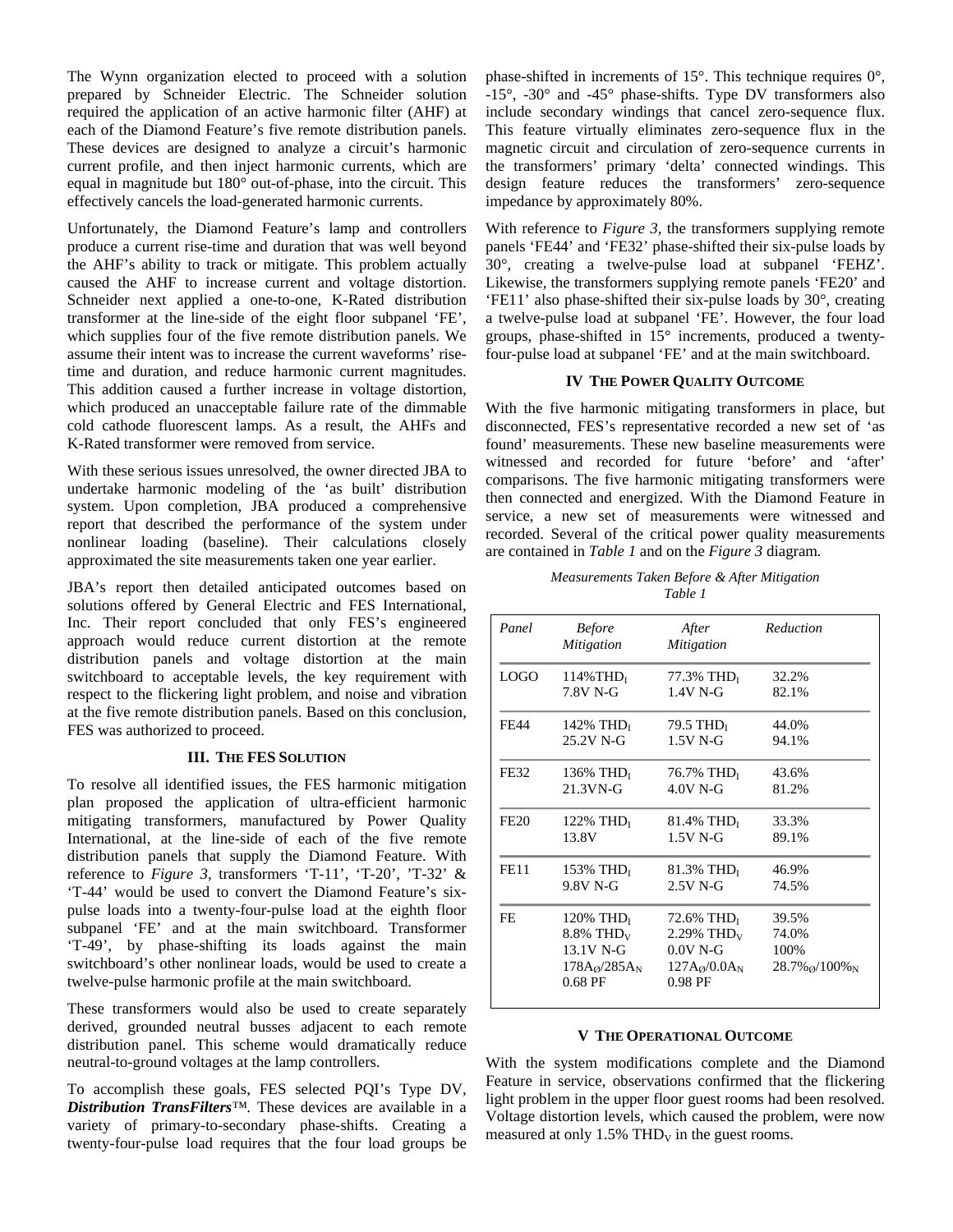

*Diamond Feature's Electrical Distribution System (As modified by PQI) Figure 3* 

With reference to the measurements included in *Table 1*, harmonic current distortion at the five remote distribution panels was reduced by an average of 40%. Although still very high, the reduction was enough to reduce the noise problem to a barely audible hum with no perceivable vibration.

# **VI OTHER BENEFITS**

With reference again to *Table 1,* there were two additional benefits resulting from harmonic current mitigation: RMS phase currents were reduced by 28.7% at subpanel 'FE' and Neutral current, which was 60% higher than phase currents, was eliminated. In addition, the lighting load's power factor was raised from 0.68 to 0.98.

#### **VII FUTURE OPPORTUNITIES**

The foregoing RMS current reductions and power factor improvement will obviously result in a reduction in the cost of power. The author hopes to provide an Energy and Power Quality Improvement Solution for the entire facility in the future.

#### **VIII AN ALTERNATE DISTRIBUTION SYSTEM DESIGN**

In developing a harmonic mitigation plan, FES examined all possible options that would resolve the identified problems. One alternative, which was considered, included the application of ultra-efficient Type DY *Distribution TransFilters™.* These